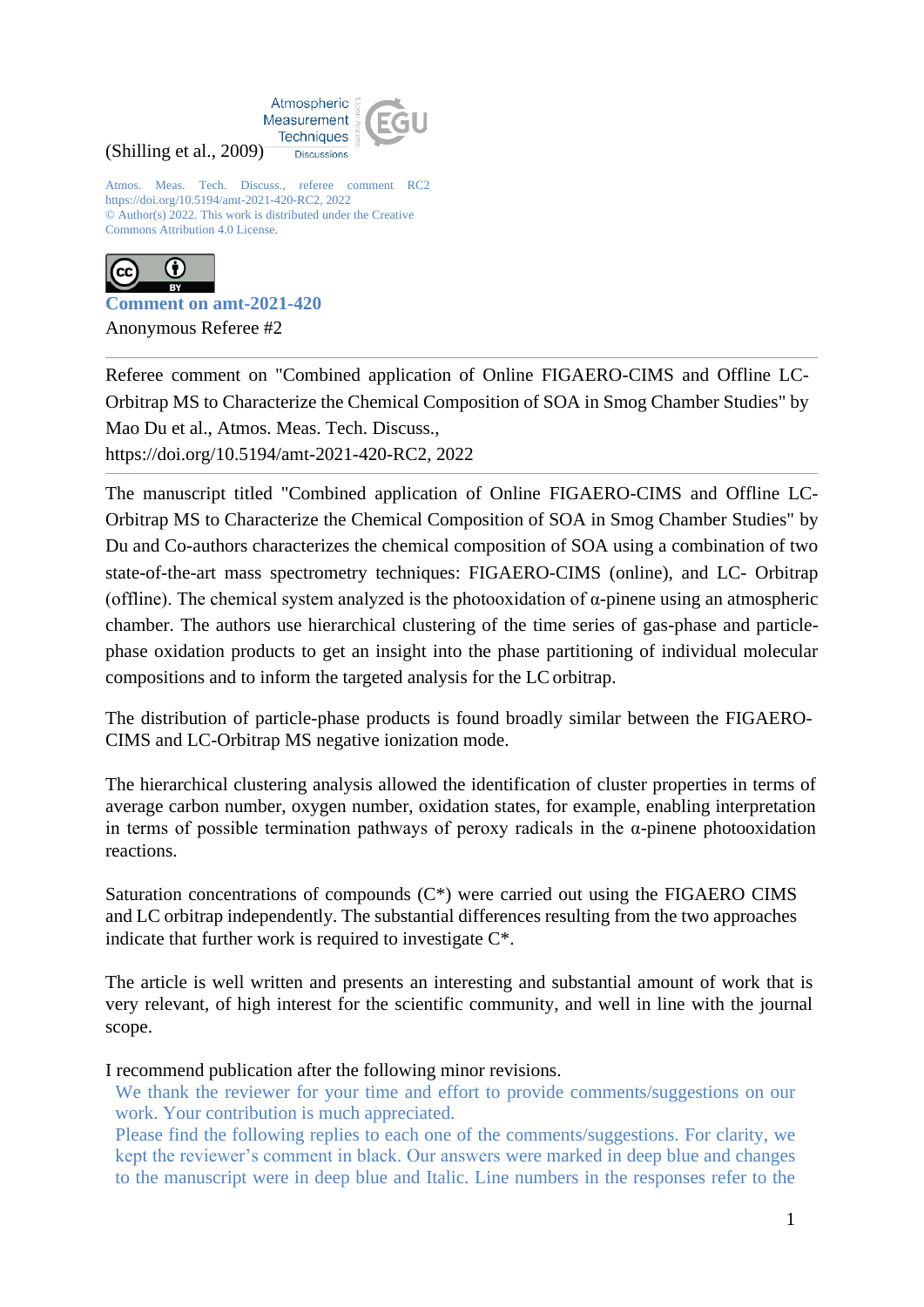revised manuscript.

Line 161: "The ... 80C". "relativity" should be "relative" and it should be in the past tense, not future.

It has been changed into 'relative'. The tense has been changed to the past. The sentence is shown here for your convenience.

'*The relative humidity in the chamber was adjusted by the custom-built humidifier which comprises a 50L tank fed with ultra-pure water (resistivity ≥18.2 MΩ-cm), generating water vapour using an immersion heater that heats the water to ~80°C.*'

Line 183: "the filters … contaminants". It would be good to add a sentence about how (or

if?) this process was quantified as well some more information about the loading of the filters.

The following sentence was added in the L194-196th in the manuscript.*'The chemical composition of filters was characterized and expressed as peak area through the offline LC-MS analysis. The ratio of largest residual contaminant that was removed from the sample by the blank subtraction is 188, indicating the much lower loading of blank filters after the pre-treatment.'*

Line 202: "characterized for 30 mins" this is unclear. I recommend changing/expanding the sentence to better explain what that entails.

we rephrased this sentence. It reads as from Line 209th '*Gas-phase species are sampled via a 0.5 m ¼" I.D. PFA tubing at 1 standard litre per minute (SLM) from the chamber. The gas sampling was performed for 30 mins.*'

Line 210: "The gas-phase data … chamber background". This is unclear. Please change/extend the sentence to explain what the authors mean. The first measurements were used to correct gas-phase data for the background?

Yes, the first measurements were used to correct gas-phase measurement data. In L213th, it was stated that '*the first cycle in the cleaned chamber condition'*. And therefore, the data collected during this period were considered as the chamber background. In order to make it clearer, we adjusted the sequence of the description of gas-phase background correction. It read as:

'*Six gas phase and particle phase cycles were carried out during each experiment. The sample blanks were collected by two additional gas and particle-phase cycles before the initiation of photooxidation. The first cycle was conducted in the clean chamber condition before injection of reactants. This was followed by the second cycle after all species (VOC, seeds and NOx) had been injected. The gas-phase data collected in the first cycle was employed for the gas-phase "chamber background". The instrument was flushed with ultrahigh purity nitrogen (UHP, 99.999% purity, N2) for 0.2 min every 2 min during each gasphase measurement, which acted as the gas-phase "instrument background". To remove the influence of the seed particles, the particle-phase data collected in the second cycle were used as the particle-phase background correction.'*

## Line 453: "5.5 hours into the photochemistry experiment." Please add why 5.5 hours was chosen.

In each experiment, the chamber was irradiated for 6 hours after injection of reactants. It was stated in L210th in section 2.2.1 that there were six gas and particle phases over the experiments (0.5h, 1.5h, 2.5h, 3.5h, 4.5h, 5.5h) for online FIGAERO-CIMS measurements, as shown in Figure 1. It can be seen that the 5.5 hour point was the end of the last cycle of gas-phase measurement and commencement of the final cycle of particle-phase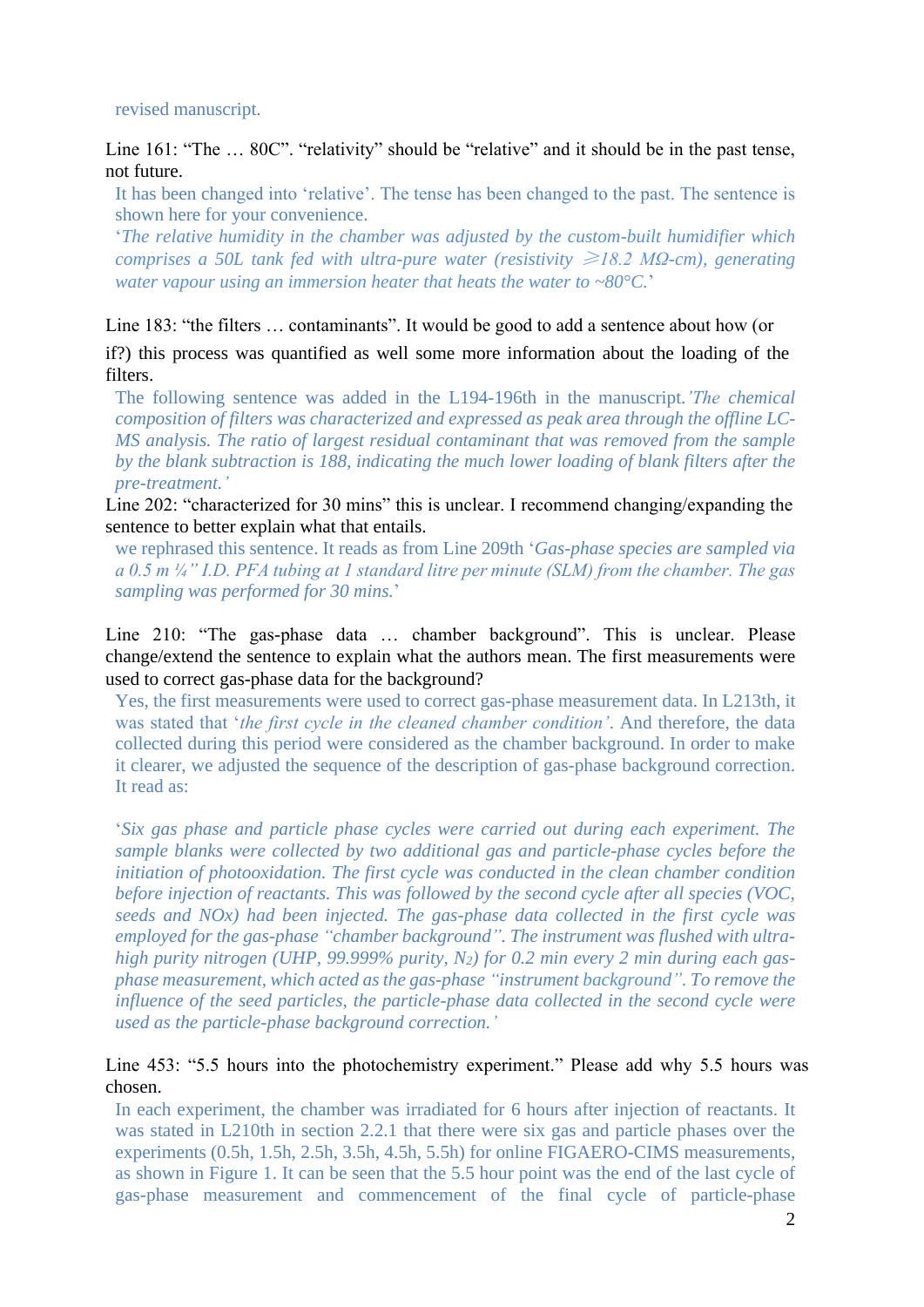measurements for the online FIGAERO-CIMS measurements. As stated in the manuscript, particles were collected onto the filter in the previous gas-phase measurements, thus the particles analysed started from 5.5 hour and were collected from 5.0 to 5.5 hours. Meanwhile, the filters employed for offline LC-MS analysis were collected from the chamber after 6-hour reactions. In our study, the 5.5 hours is the final cycle for the FIGAERO-CIMS measurements, so it was chosen to compare with the results from the offline analysis. We changed the description as below:

'*Offline filters characterized by LC-Orbitrap MS are shown in Fig 2 from negative and positive ionization mode alongside the last cycle of gas and particle-phase measurements (5.5 hours after lights on ) by the CIMS'*



Figure 1. Gas and particle cycles of FIGAERO-CIMS over the 6 hour experiments.

Line 529-532: "Figure 4a. photoxidation". The sentence is unclear. "increasing over time" seems to be referred to the gas phase. Please rephrase to make sure the reader does not get confused.

It has been changed into: *'Figure 4a shows that the gas-phase products are initially dominated by CHON species at the beginning, with a decreasing trend in relative contribution over time. In Figure 4b, CHO species are shown to dominte in the particle phase, increasing over time in relative contribution, plateauing after 2.5-h into the experiment.'*

Figure S3: the x-axis labels are not legible because are too crowded. Please modify the graph to make them legible (have only a subset?) or remove them if they are not necessary to understand the graph.

We think it would be better to remove it, as the molecules information of each cluster was included in Table S2-S4.

The figures' sequence in the manuscript and SI was also adjusted.

Line 734: "instrumental sensitivity needs more effort" this sentence is unclear. Do the authors mean that the sensitivity needs to improve?

We thank the reviewer for pointing this out. We agree that this sentence was not clear. The last paragraph has been changed into *'The selectivity and instrumental sensitivity make it impossible to use one instrument to capture all oxidation products, thus it strongly recommends the combination of instruments in order to better explore the evolution of SOA chemical composition. Additionally, future work will report SOA oxidation products and their chemical properties from more complex systems utilizing the analytical approaches from the two instruments, such as the chamber photo-oxidation of anthropogenic VOCs or biogenic and anthropogenic mixtures of VOCs (Voliotis et al., 2022). As this study only assessed a single a-pinene photooxidation system, more work is needed to evaluate how*